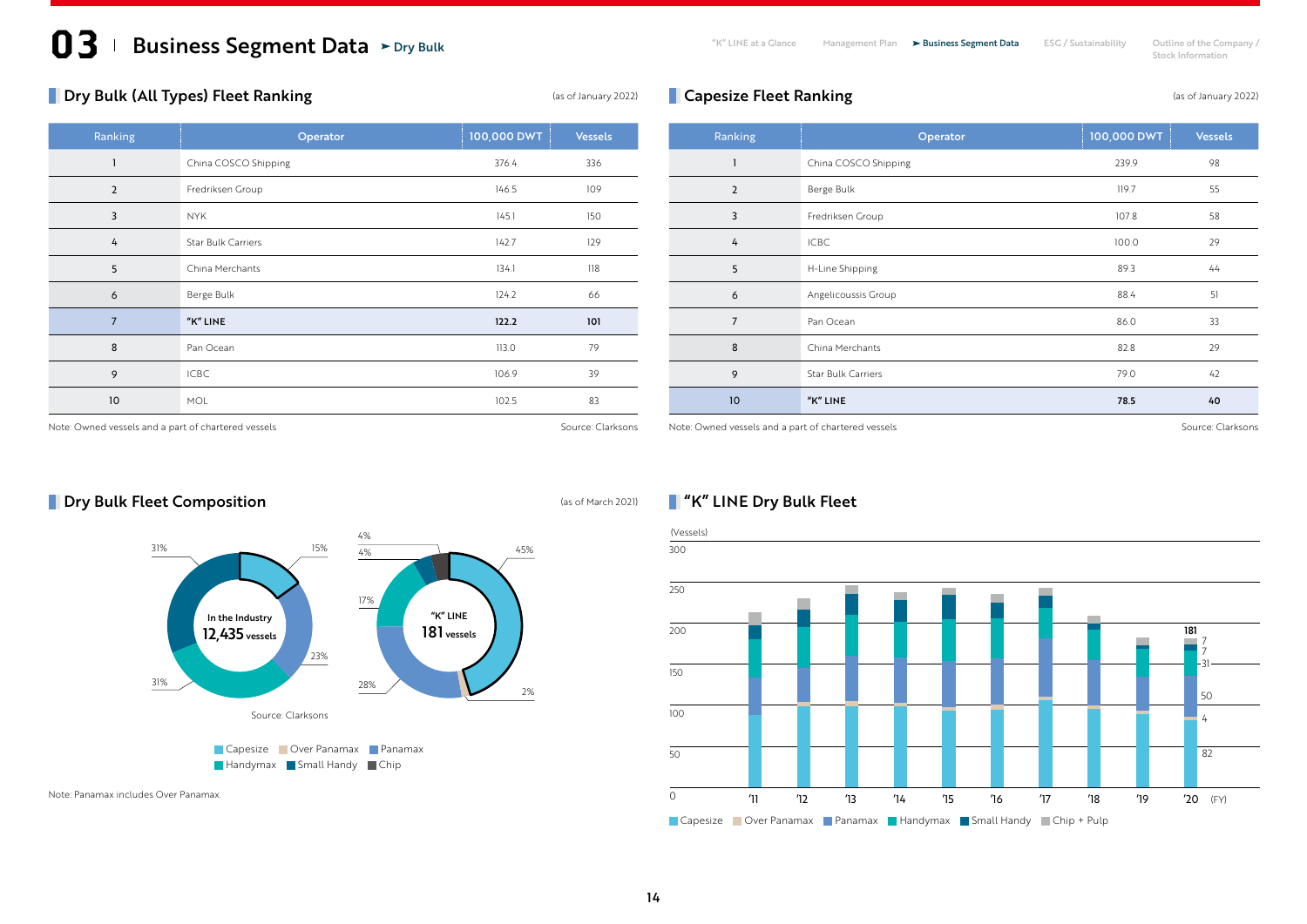### **13 Business Segment Data** > Dry Bulk **Company / Sustainability Cultine of the Company /** The at a Glance Management Plan > Business Segment Data ESG / Sustainability Outline of the Company / Stock Information Dry Bulk

**BDI (Baltic Dry Index)** 



#### **T** "K" LINE Cargo Tonnage Carried by Dry Bulk Carriers



Three Major Bulk (Iron Ore, Coal and Grain) Minor Bulk (Steel Products, Bauxite, Nickel Ore and Salt, etc.)

#### **Dry Bulk Delivery and Removal Progress** (as of December 2021)